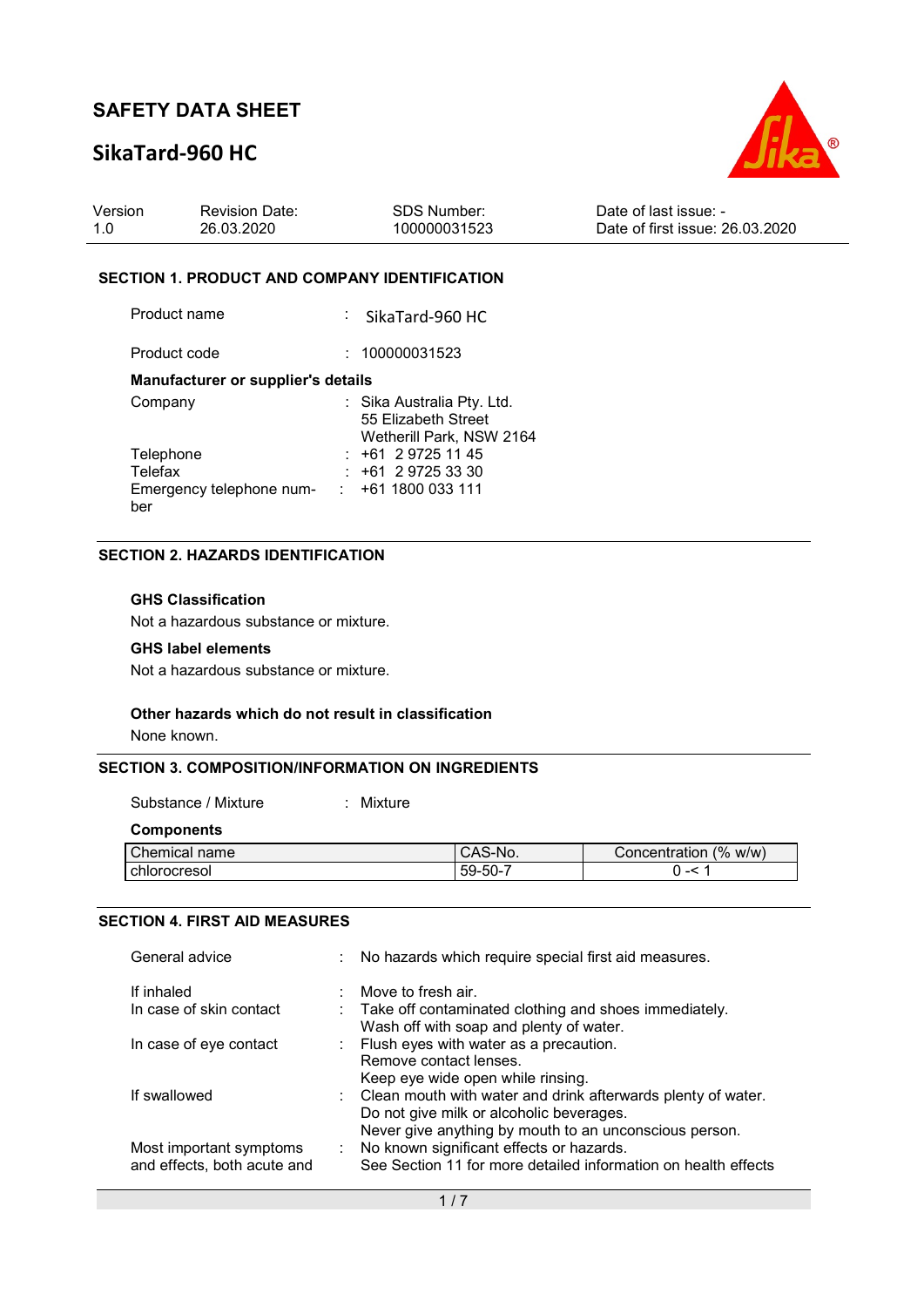# SikaTard-960 HC



| Version<br>1.0 | <b>Revision Date:</b><br>26.03.2020                                            |                        | <b>SDS Number:</b><br>100000031523                                                                         | Date of last issue: -<br>Date of first issue: 26.03.2020       |
|----------------|--------------------------------------------------------------------------------|------------------------|------------------------------------------------------------------------------------------------------------|----------------------------------------------------------------|
|                | delayed<br>Notes to physician                                                  |                        | and symptoms.<br>Treat symptomatically.                                                                    |                                                                |
|                | <b>SECTION 5. FIREFIGHTING MEASURES</b>                                        |                        |                                                                                                            |                                                                |
|                | Suitable extinguishing media<br>Hazardous combustion prod-<br>ucts             | $\sim$ 1.<br>$\sim$ 1. | cumstances and the surrounding environment.<br>No hazardous combustion products are known                  | Use extinguishing measures that are appropriate to local cir-  |
|                | Specific extinguishing meth-<br>ods                                            | ÷.                     | Standard procedure for chemical fires.                                                                     |                                                                |
|                | Special protective equipment :<br>for firefighters                             |                        |                                                                                                            | In the event of fire, wear self-contained breathing apparatus. |
|                | <b>SECTION 6. ACCIDENTAL RELEASE MEASURES</b>                                  |                        |                                                                                                            |                                                                |
|                | Personal precautions, protec-:<br>tive equipment and emer-<br>gency procedures |                        | For personal protection see section 8.                                                                     |                                                                |
|                | Environmental precautions                                                      |                        | No special environmental precautions required.                                                             |                                                                |
|                | Methods and materials for<br>containment and cleaning up                       |                        | Wipe up with absorbent material (e.g. cloth, fleece).<br>Keep in suitable, closed containers for disposal. |                                                                |
|                | <b>SECTION 7. HANDLING AND STORAGE</b>                                         |                        |                                                                                                            |                                                                |
|                | Advice on protection against                                                   |                        | Normal measures for preventive fire protection.                                                            |                                                                |

| Advice on safe handling     | : For personal protection see section 8.                            |
|-----------------------------|---------------------------------------------------------------------|
|                             | No special handling advice required.                                |
|                             | Follow standard hygiene measures when handling chemical<br>products |
| Hygiene measures            | : When using do not eat or drink.                                   |
|                             | When using do not smoke.                                            |
| Conditions for safe storage | Keep container tightly closed in a dry and well-ventilated          |
|                             | place.                                                              |
|                             | Store in accordance with local regulations.                         |
| Materials to avoid          | No special restrictions on storage with other products.             |

### SECTION 8. EXPOSURE CONTROLS/PERSONAL PROTECTION

### Components with workplace control parameters

Contains no substances with occupational exposure limit values.

| Appropriate engineering<br>controls | Use adequate ventilation and/or engineering controls to pre-<br>vent exposure to vapours. |
|-------------------------------------|-------------------------------------------------------------------------------------------|
|                                     |                                                                                           |

## Personal protective equipment

fire and explosion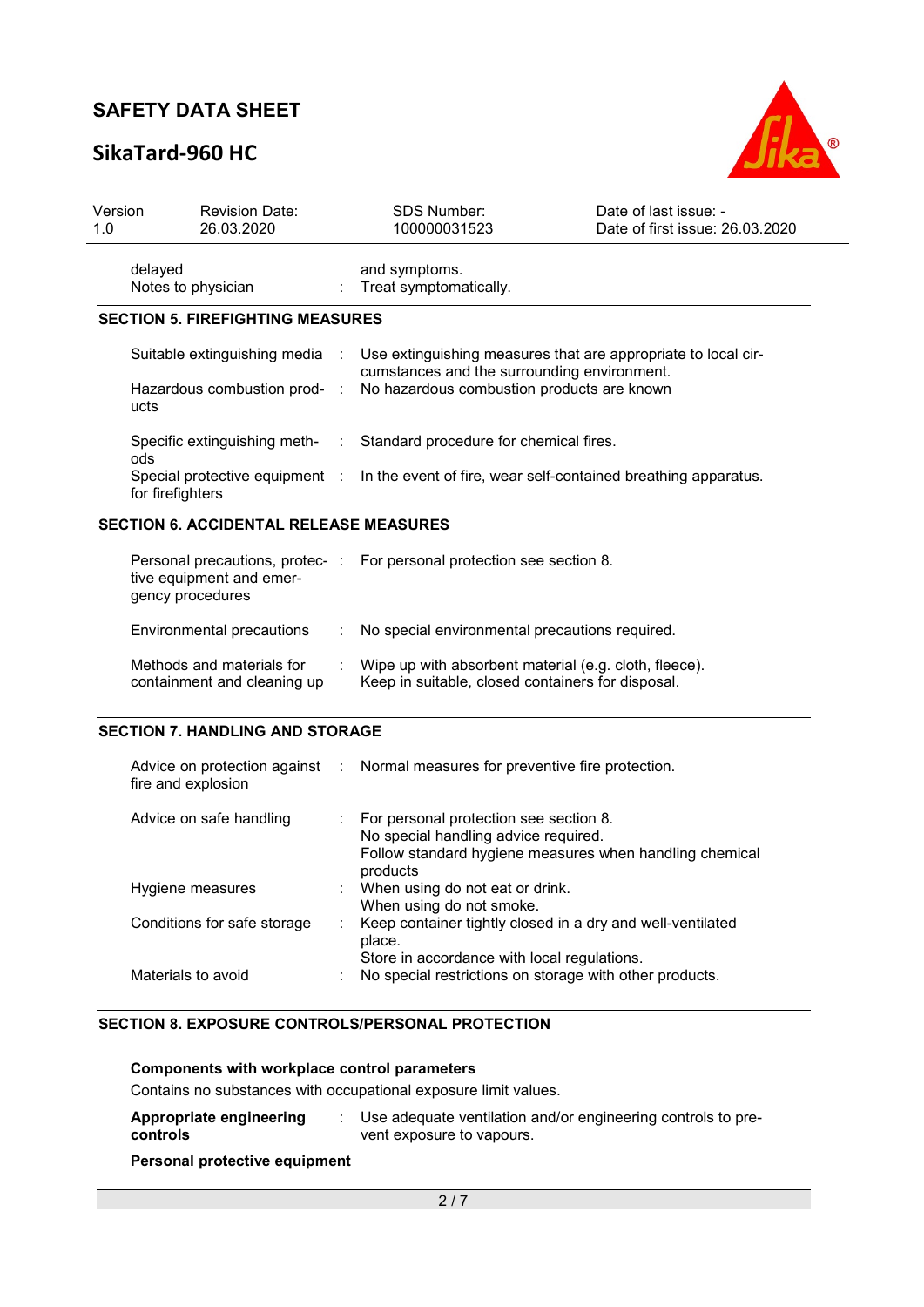# SikaTard-960 HC



| Version<br>1.0 | <b>Revision Date:</b><br>26.03.2020 |                           | <b>SDS Number:</b><br>100000031523               | Date of last issue: -<br>Date of first issue: 26.03.2020                                                                                                                                |
|----------------|-------------------------------------|---------------------------|--------------------------------------------------|-----------------------------------------------------------------------------------------------------------------------------------------------------------------------------------------|
|                | Respiratory protection              | $\mathbb{Z}^{\mathbb{Z}}$ | No special measures required.                    |                                                                                                                                                                                         |
|                |                                     |                           | working limits of the selected respirator.       | Respirator selection must be based on known or anticipated<br>exposure levels, the hazards of the product and the safe                                                                  |
|                | Hand protection                     |                           |                                                  | Chemical-resistant, impervious gloves complying with an<br>approved standard should be worn at all times when handling<br>chemical products if a risk assessment indicates this is nec- |
|                |                                     |                           | essary.<br>Follow AS/NZS 1337.1                  |                                                                                                                                                                                         |
|                |                                     |                           | Recommended: Butyl rubber/nitrile rubber gloves. |                                                                                                                                                                                         |
|                |                                     |                           | Contaminated gloves should be removed.           |                                                                                                                                                                                         |
|                | Eye protection                      |                           | Safety glasses                                   |                                                                                                                                                                                         |
|                | Skin and body protection            |                           | clothing, long trousers)<br>Follow AS 2210:3     | Protective clothing (e.g. safety shoes, long-sleeved working                                                                                                                            |

## SECTION 9. PHYSICAL AND CHEMICAL PROPERTIES

| 7.5 (20 °C (68 °F))<br>рH<br>Melting point/range / Freezing<br>No data available<br>÷<br>point<br>Boiling point/boiling range<br>No data available<br>Flash point<br>Not applicable<br>No data available<br>Evaporation rate<br>Flammability (solid, gas)<br>÷.<br>No data available<br>Upper explosion limit / Upper : No data available<br>flammability limit<br>Lower explosion limit / Lower : No data available<br>flammability limit<br>Vapour pressure<br>23 hPa<br>Relative vapour density<br>No data available<br>1.13 g/cm3 (20 $^{\circ}$ C (68 $^{\circ}$ F))<br>Density<br>Solubility(ies)<br>Water solubility<br>soluble<br>÷.<br>Solubility in other solvents<br>No data available<br>$\mathbb{R}^{\mathbb{Z}}$<br>Partition coefficient: n-<br>No data available | Appearance<br>Colour<br>Odour<br><b>Odour Threshold</b> | liquid<br>clear<br>characteristic<br>No data available |
|----------------------------------------------------------------------------------------------------------------------------------------------------------------------------------------------------------------------------------------------------------------------------------------------------------------------------------------------------------------------------------------------------------------------------------------------------------------------------------------------------------------------------------------------------------------------------------------------------------------------------------------------------------------------------------------------------------------------------------------------------------------------------------|---------------------------------------------------------|--------------------------------------------------------|
|                                                                                                                                                                                                                                                                                                                                                                                                                                                                                                                                                                                                                                                                                                                                                                                  |                                                         |                                                        |
|                                                                                                                                                                                                                                                                                                                                                                                                                                                                                                                                                                                                                                                                                                                                                                                  |                                                         |                                                        |
|                                                                                                                                                                                                                                                                                                                                                                                                                                                                                                                                                                                                                                                                                                                                                                                  |                                                         |                                                        |
|                                                                                                                                                                                                                                                                                                                                                                                                                                                                                                                                                                                                                                                                                                                                                                                  |                                                         |                                                        |
|                                                                                                                                                                                                                                                                                                                                                                                                                                                                                                                                                                                                                                                                                                                                                                                  |                                                         |                                                        |
|                                                                                                                                                                                                                                                                                                                                                                                                                                                                                                                                                                                                                                                                                                                                                                                  |                                                         |                                                        |
|                                                                                                                                                                                                                                                                                                                                                                                                                                                                                                                                                                                                                                                                                                                                                                                  |                                                         |                                                        |
|                                                                                                                                                                                                                                                                                                                                                                                                                                                                                                                                                                                                                                                                                                                                                                                  |                                                         |                                                        |
|                                                                                                                                                                                                                                                                                                                                                                                                                                                                                                                                                                                                                                                                                                                                                                                  |                                                         |                                                        |
|                                                                                                                                                                                                                                                                                                                                                                                                                                                                                                                                                                                                                                                                                                                                                                                  |                                                         |                                                        |
|                                                                                                                                                                                                                                                                                                                                                                                                                                                                                                                                                                                                                                                                                                                                                                                  |                                                         |                                                        |
|                                                                                                                                                                                                                                                                                                                                                                                                                                                                                                                                                                                                                                                                                                                                                                                  |                                                         |                                                        |
|                                                                                                                                                                                                                                                                                                                                                                                                                                                                                                                                                                                                                                                                                                                                                                                  |                                                         |                                                        |
|                                                                                                                                                                                                                                                                                                                                                                                                                                                                                                                                                                                                                                                                                                                                                                                  |                                                         |                                                        |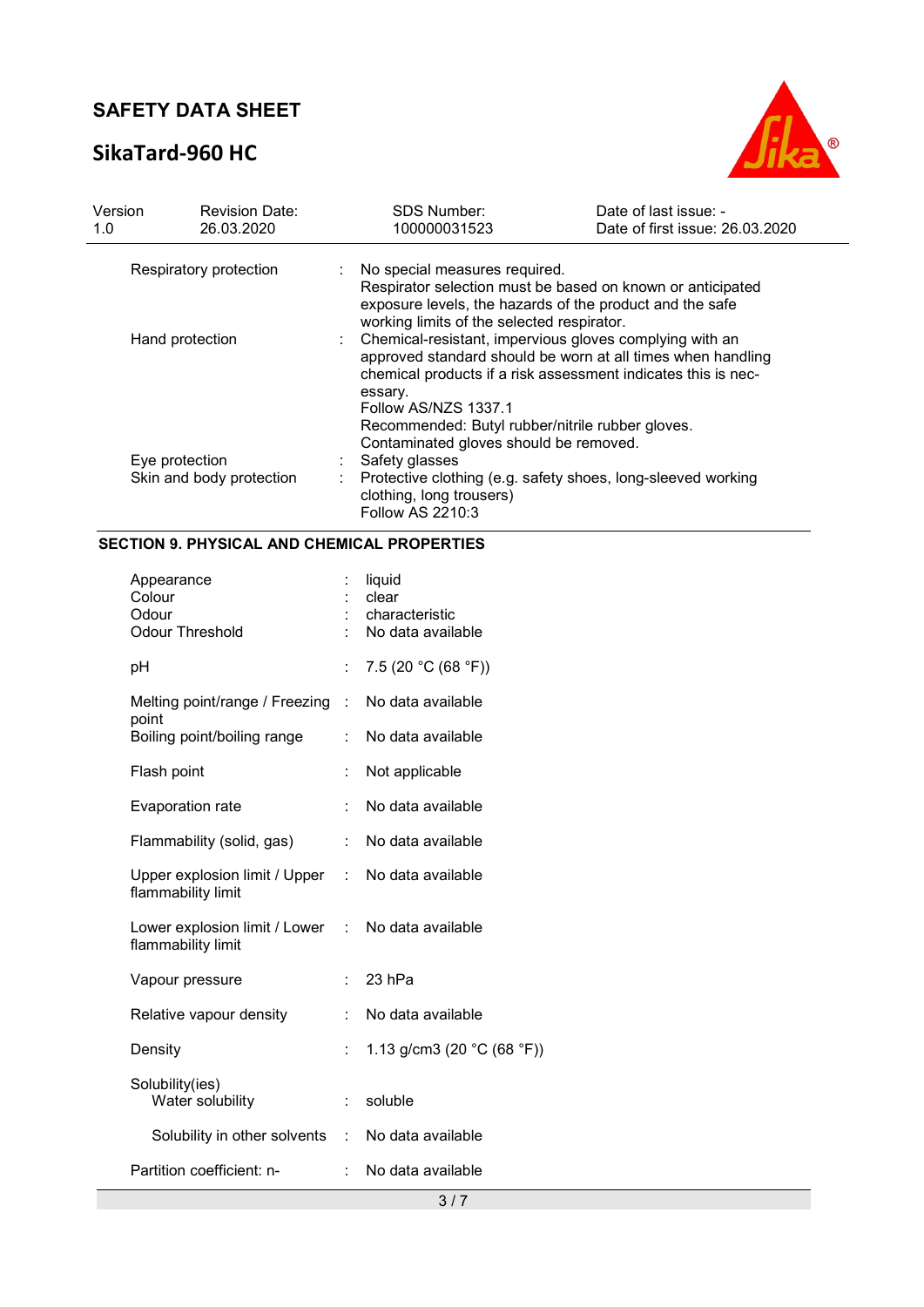# SikaTard-960 HC



| Version<br>1.0 | <b>Revision Date:</b><br>26.03.2020        | <b>SDS Number:</b><br>100000031523                                                                                                    | Date of last issue: -<br>Date of first issue: 26.03.2020 |
|----------------|--------------------------------------------|---------------------------------------------------------------------------------------------------------------------------------------|----------------------------------------------------------|
|                | octanol/water<br>Auto-ignition temperature | : No data available                                                                                                                   |                                                          |
|                | Decomposition temperature                  | : No data available                                                                                                                   |                                                          |
|                | Viscosity<br>Viscosity, dynamic            | No data available                                                                                                                     |                                                          |
|                | Viscosity, kinematic                       | No data available                                                                                                                     |                                                          |
|                | <b>Explosive properties</b>                | No data available                                                                                                                     |                                                          |
|                | Oxidizing properties                       | No data available                                                                                                                     |                                                          |
|                | Volatile organic compounds                 | : Directive 2010/75/EU of 24 November 2010 on industrial<br>emissions (integrated pollution prevention and control)<br>Not applicable |                                                          |

## SECTION 10. STABILITY AND REACTIVITY

| Reactivity                                          | t. | No dangerous reaction known under conditions of normal use.            |  |  |  |
|-----------------------------------------------------|----|------------------------------------------------------------------------|--|--|--|
| Chemical stability                                  |    | : The product is chemically stable.                                    |  |  |  |
|                                                     |    | Possibility of hazardous reac- : No hazards to be specially mentioned. |  |  |  |
| tions                                               |    |                                                                        |  |  |  |
| Conditions to avoid                                 |    | : No data available                                                    |  |  |  |
| Incompatible materials :                            |    | see section 7.                                                         |  |  |  |
| No decomposition if stored and applied as directed. |    |                                                                        |  |  |  |

## SECTION 11. TOXICOLOGICAL INFORMATION

### Acute toxicity

Not classified based on available information.

### Skin corrosion/irritation

Not classified based on available information.

### Serious eye damage/eye irritation

Not classified based on available information.

## Respiratory or skin sensitisation

#### Skin sensitisation

Not classified based on available information.

### Respiratory sensitisation

Not classified based on available information.

### Chronic toxicity

### Germ cell mutagenicity

Not classified based on available information.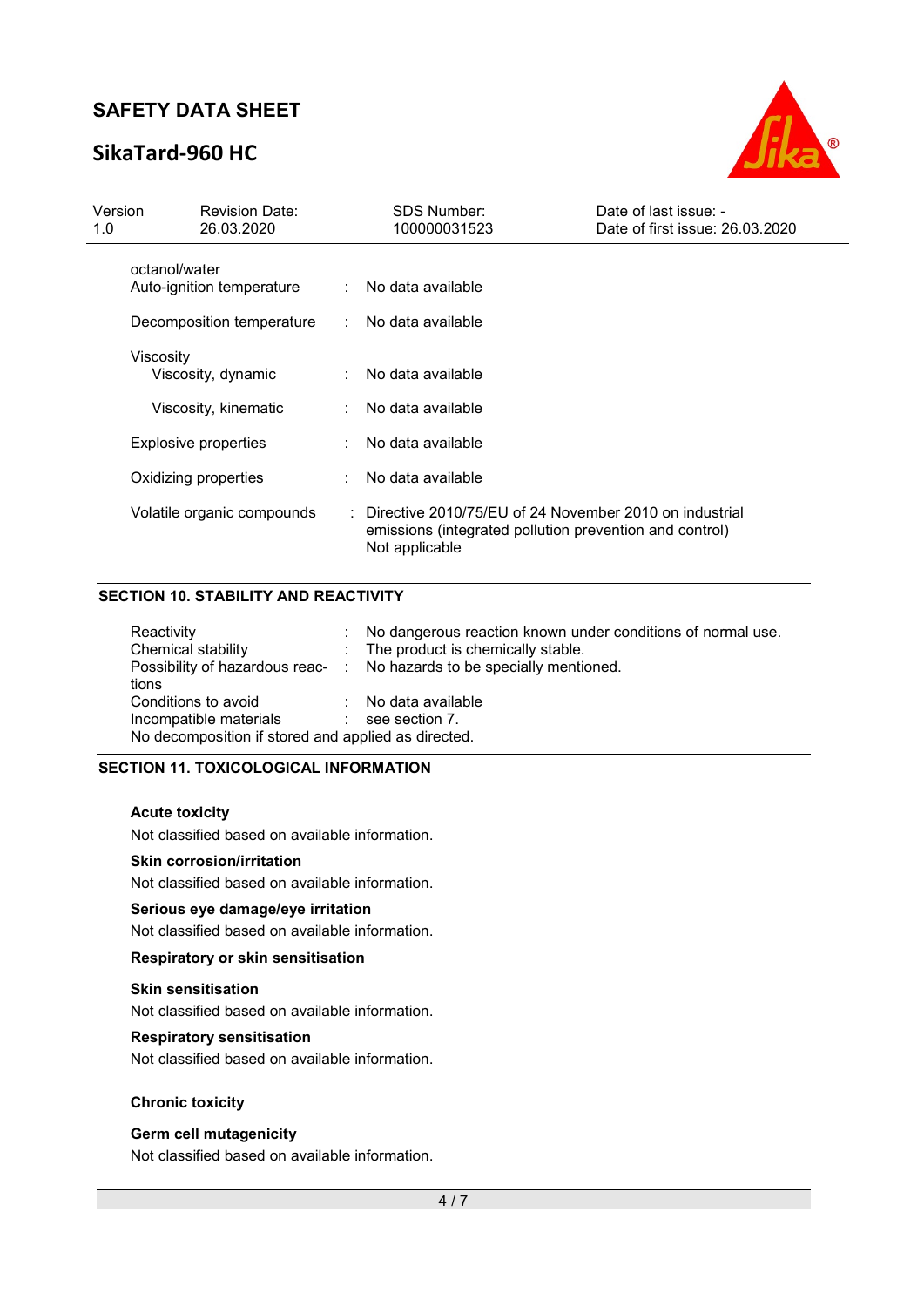# SikaTard-960 HC



| Version | Revision Date: | SDS Number:  | Date of last issue: -           |
|---------|----------------|--------------|---------------------------------|
| $-1.0$  | 26.03.2020     | 100000031523 | Date of first issue: 26.03.2020 |
|         |                |              |                                 |

## **Carcinogenicity**

Not classified based on available information.

### Reproductive toxicity

Not classified based on available information.

#### STOT - single exposure

Not classified based on available information.

### STOT - repeated exposure

Not classified based on available information.

#### Aspiration toxicity

Not classified based on available information.

### SECTION 12. ECOLOGICAL INFORMATION

#### **Ecotoxicity**

No data available

### Persistence and degradability

No data available

# Bioaccumulative potential

No data available

## Mobility in soil

No data available

### Other adverse effects

### Product:

Additional ecological infor- : There is no data available for this product.

mation

## SECTION 13. DISPOSAL CONSIDERATIONS

### Disposal methods

Contaminated packaging : Empty containers should be taken to an approved waste handling site for recycling or disposal. If potential for exposure exists refer to Section 8 for specific personal protective equipment.

### SECTION 14. TRANSPORT INFORMATION

### International Regulations

UNRTDG Not regulated as a dangerous good IATA-DGR Not regulated as a dangerous good

## IMDG-Code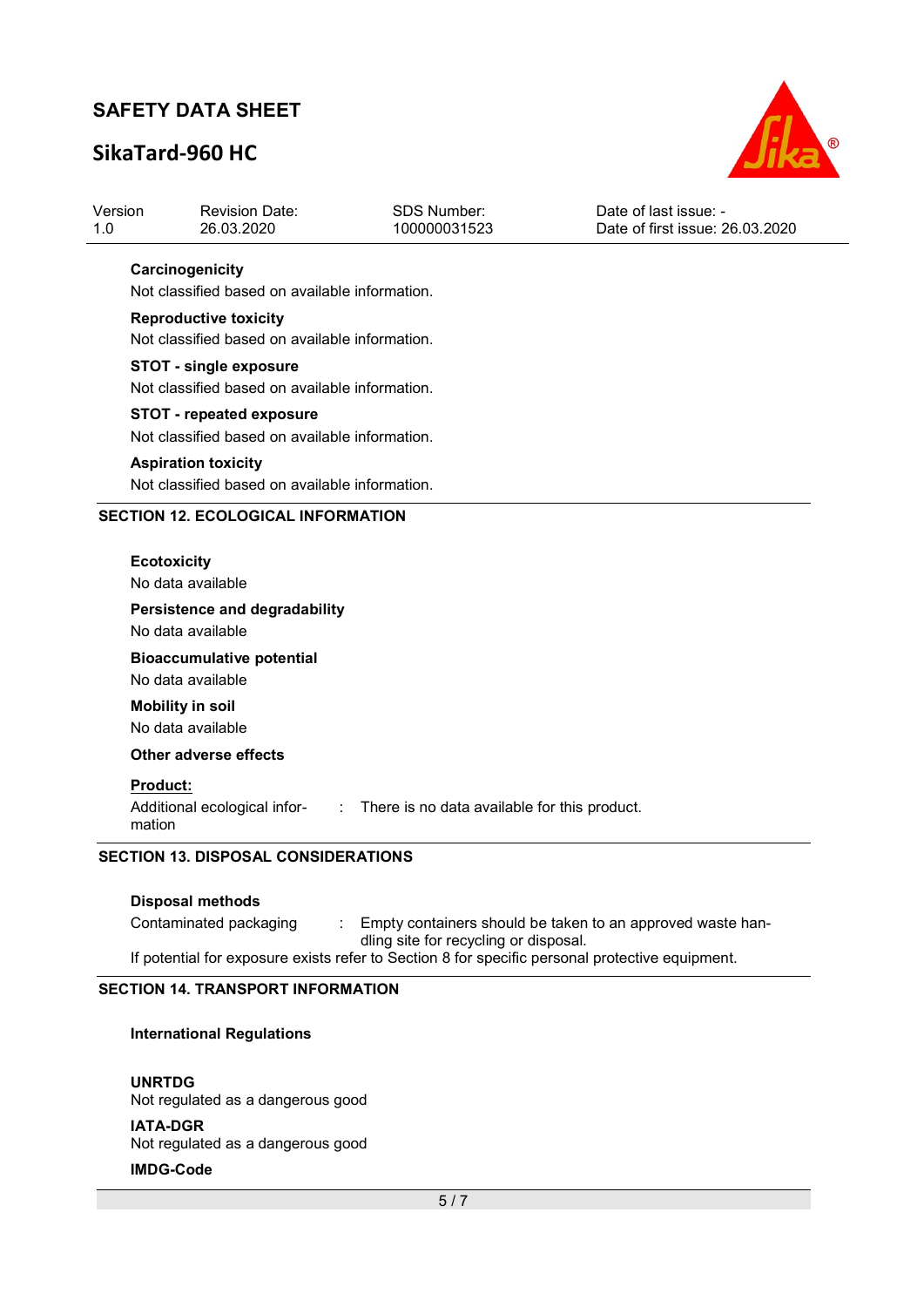# SikaTard-960 HC



| 1.0                                                                                            | Version<br><b>Revision Date:</b><br><b>SDS Number:</b><br>26.03.2020<br>100000031523                                |  | Date of last issue: -<br>Date of first issue: 26.03.2020                                                                                                             |  |  |  |
|------------------------------------------------------------------------------------------------|---------------------------------------------------------------------------------------------------------------------|--|----------------------------------------------------------------------------------------------------------------------------------------------------------------------|--|--|--|
|                                                                                                | Not regulated as a dangerous good                                                                                   |  |                                                                                                                                                                      |  |  |  |
|                                                                                                | Transport in bulk according to Annex II of MARPOL 73/78 and the IBC Code<br>Not applicable for product as supplied. |  |                                                                                                                                                                      |  |  |  |
|                                                                                                | <b>National Regulations</b>                                                                                         |  |                                                                                                                                                                      |  |  |  |
|                                                                                                | <b>ADG</b><br>Not regulated as a dangerous good                                                                     |  |                                                                                                                                                                      |  |  |  |
|                                                                                                | <b>SECTION 15. REGULATORY INFORMATION</b>                                                                           |  |                                                                                                                                                                      |  |  |  |
| Safety, health and environmental regulations/legislation specific for the substance or mixture |                                                                                                                     |  |                                                                                                                                                                      |  |  |  |
|                                                                                                | Standard for the Uniform<br>No poison schedule number allocated<br>Scheduling of Medicines and<br>Poisons           |  |                                                                                                                                                                      |  |  |  |
|                                                                                                | International Chemical Weapons Convention (CWC)<br>Schedules of Toxic Chemicals and Precursors                      |  | Not applicable                                                                                                                                                       |  |  |  |
|                                                                                                | <b>Prohibition/Licensing Requirements</b>                                                                           |  | There is no applicable prohibition or<br>notification/licensing requirements,<br>including for carcinogens under<br>Commonwealth, State or Territory<br>legislation. |  |  |  |

|             | The components of this product are reported in the following inventories: |
|-------------|---------------------------------------------------------------------------|
| <b>AICS</b> | : On the inventory, or in compliance with the inventory                   |

## SECTION 16. OTHER INFORMATION

| <b>Revision Date</b> | : 26.03.2020 |
|----------------------|--------------|
| Date format          | : dd.mm.yyyy |

## Full text of other abbreviations

| ADG<br><b>ADR</b> | Australian Dangerous Goods Code.<br>European Agreement concerning the International Carriage of<br>Dangerous Goods by Road |  |  |
|-------------------|----------------------------------------------------------------------------------------------------------------------------|--|--|
| CAS               | <b>Chemical Abstracts Service</b>                                                                                          |  |  |
| <b>DNEL</b>       | Derived no-effect level                                                                                                    |  |  |
| <b>EC50</b>       | Half maximal effective concentration                                                                                       |  |  |
| <b>GHS</b>        | <b>Globally Harmonized System</b>                                                                                          |  |  |
| <b>IATA</b>       | International Air Transport Association                                                                                    |  |  |
| <b>IMDG</b>       | International Maritime Code for Dangerous Goods                                                                            |  |  |
| LD50<br>÷.        | Median lethal dosis (the amount of a material, given all at                                                                |  |  |
|                   | once, which causes the death of 50% (one half) of a group of<br>test animals)                                              |  |  |
| LC50              | Median lethal concentration (concentrations of the chemical in                                                             |  |  |
|                   | air that kills 50% of the test animals during the observation                                                              |  |  |
|                   | period)                                                                                                                    |  |  |
| 6/7               |                                                                                                                            |  |  |